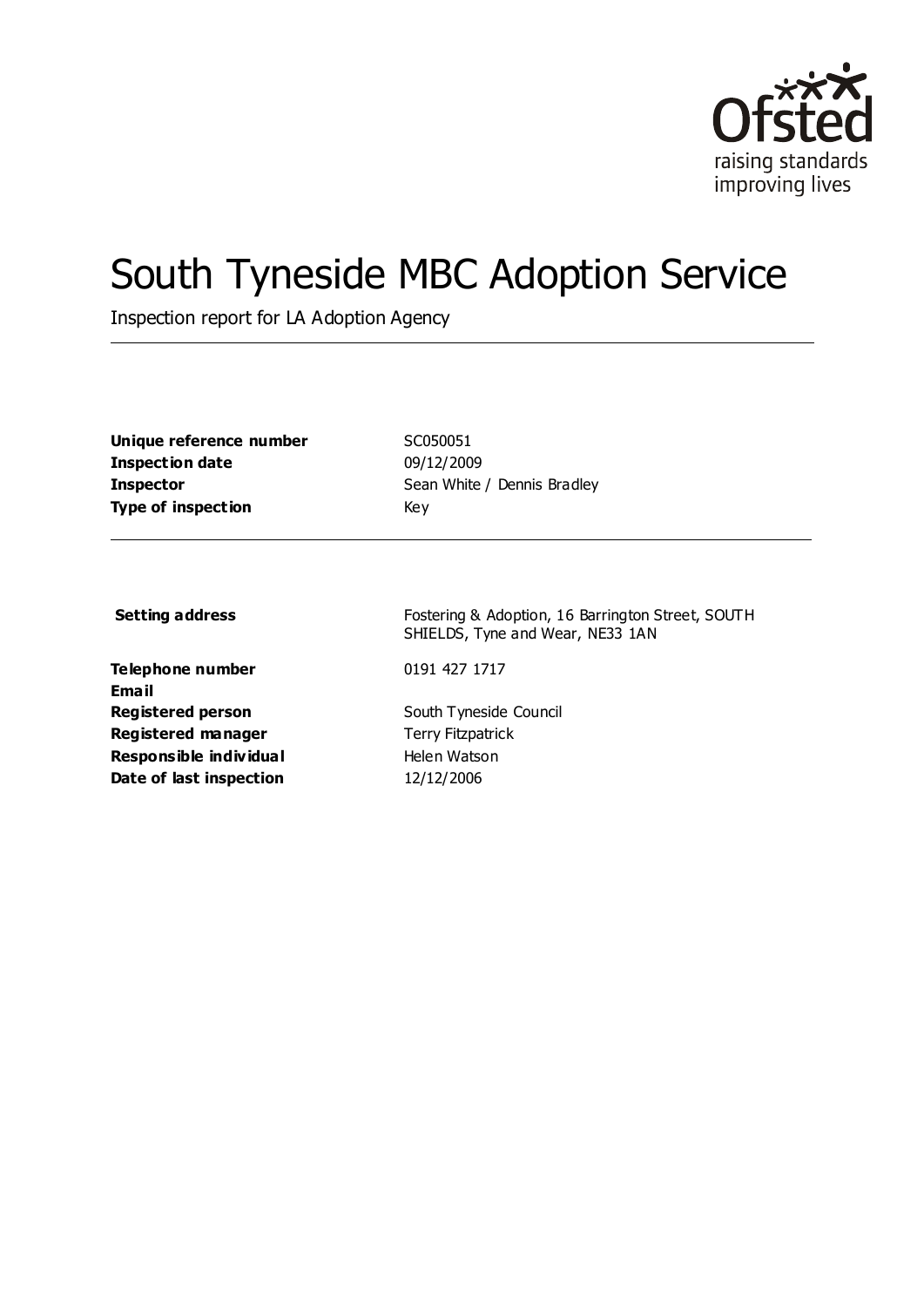© Crown copyright 2009

Website: www.ofsted.gov.uk

This document may be reproduced in whole or in part for non-commercial educational purposes, provided that the information quoted is reproduced without adaptation and the source and date of publication are stated.

You can obtain copies of The Children Act 2004, Every Child Matters and The National Minimum Standards for Children's Services from: The Stationery Office (TSO) PO Box 29, St Crispins, Duke Street, Norwich, NR3 1GN. Tel: 0870 600 5522. Online ordering: www.tso.co.uk/bookshop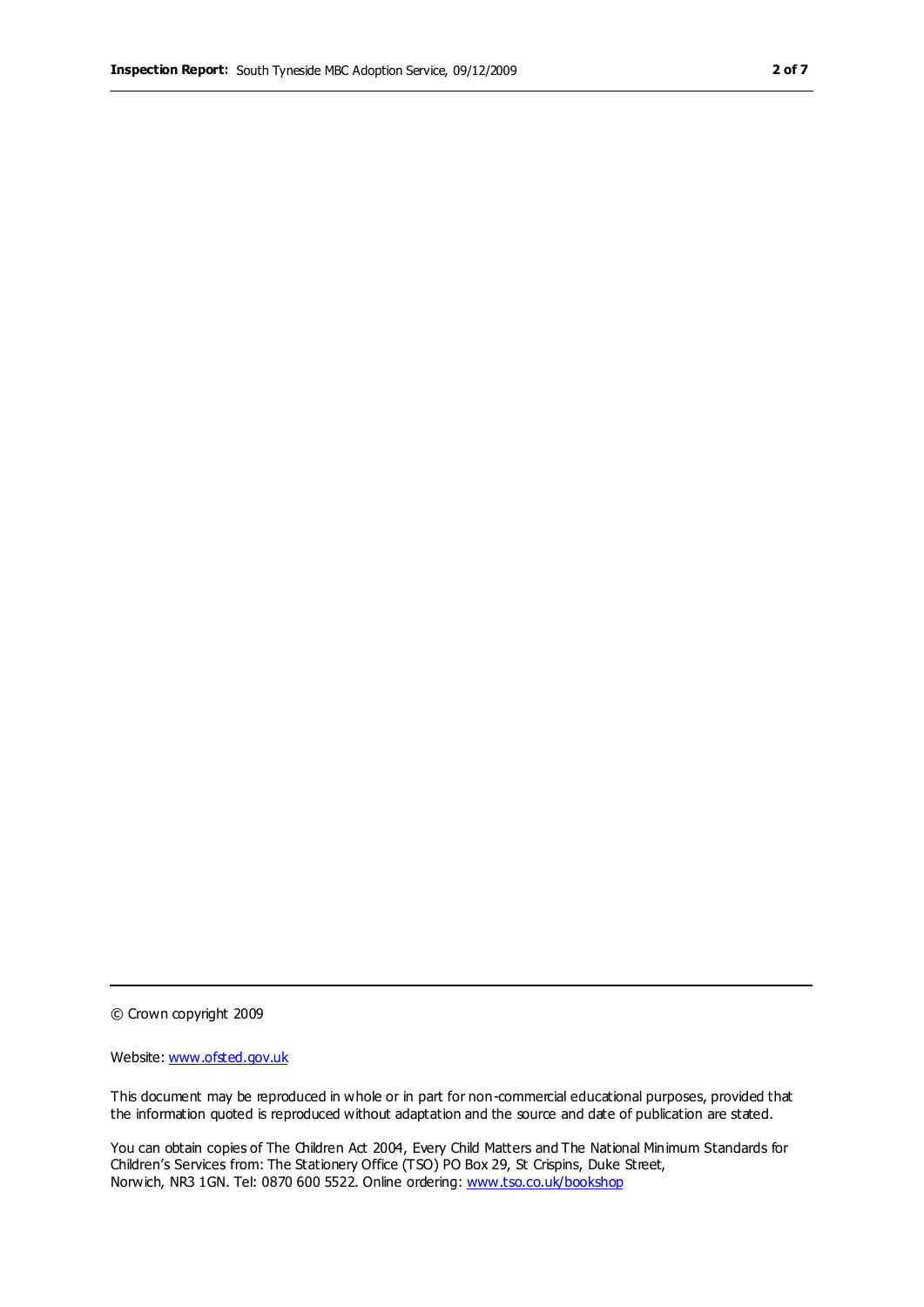# **About this inspection**

The purpose of this inspection is to assure children and young people, parents, the public, local authorities and government of the quality and standard of the service provided. The inspection was carried out under the Care Standards Act 2000.

This report details the main strengths and any areas for improvement identified during the inspection. The judgements included in the report are made in relation to the outcomes for children set out in the Children Act 2004 and the relevant National Minimum Standards for the service.

#### **The inspection judgements and what they mean**

| Outstanding:  | this aspect of the provision is of exceptionally high quality |
|---------------|---------------------------------------------------------------|
| Good:         | this aspect of the provision is strong                        |
| Satisfactory: | this aspect of the provision is sound                         |
| Inadequate:   | this aspect of the provision is not good enough               |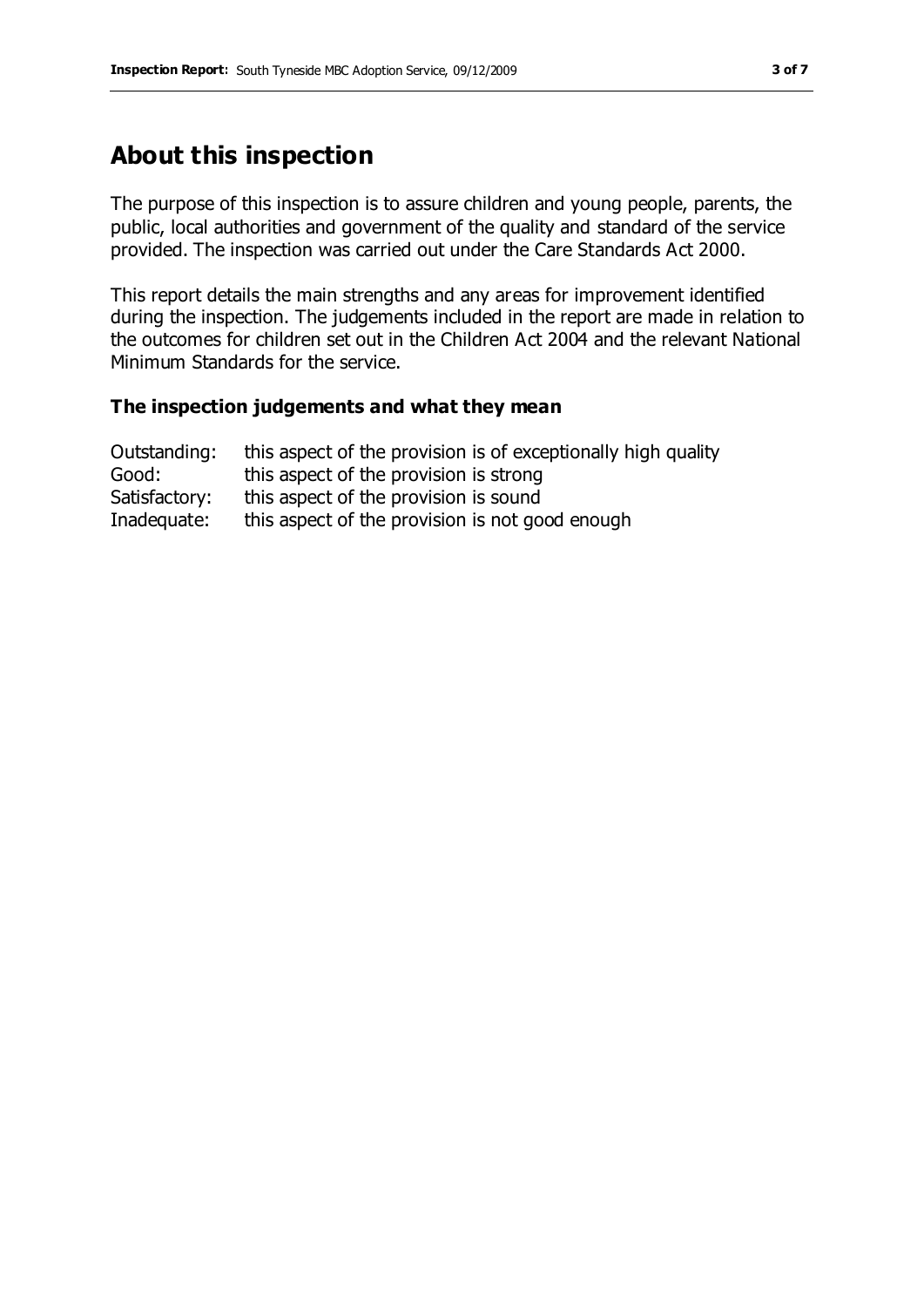# **Service information**

## **Brief description of the service**

The agency undertakes, or makes arrangements for, all statutory adoption work. It recruits, prepares assesses and approves adopters, provides support to people affected by adoption and enables birth families to be included in arrangements.

It is located close to the centre of South Shields and is accessible to people with genuine business with the agency.

# **Summary**

The overall quality rating is outstanding.

This is an overview of what the inspector found during the inspection.

This is an agency that has a highly committed approach to meeting the needs of children through adoption. It achieves this through a highly motivated, conscientious and innovative approach to recruiting and approving only the most suitable families, supporting placements and ensuring children's circumstances and histories are well documented. The focus on children is impressively demonstrated through its guides and information, and diversity is thoughtfully considered in the range of multi-lingual adoption publications.

There is a trusting and inclusive approach to working with birth families that has resulted in reciprocal, helpful arrangements throughout the process; this is achieved through a non-judgemental, enabling approach that benefits children throughout.

The agency is managed to a very high standard with strong involvement and commitment at all levels of the authority.

#### **Improvements since the last inspection**

The agency strives and continues to improve upon an already established model of good practice and innovation in all areas.

## **Helping children to be healthy**

The provision is not judged.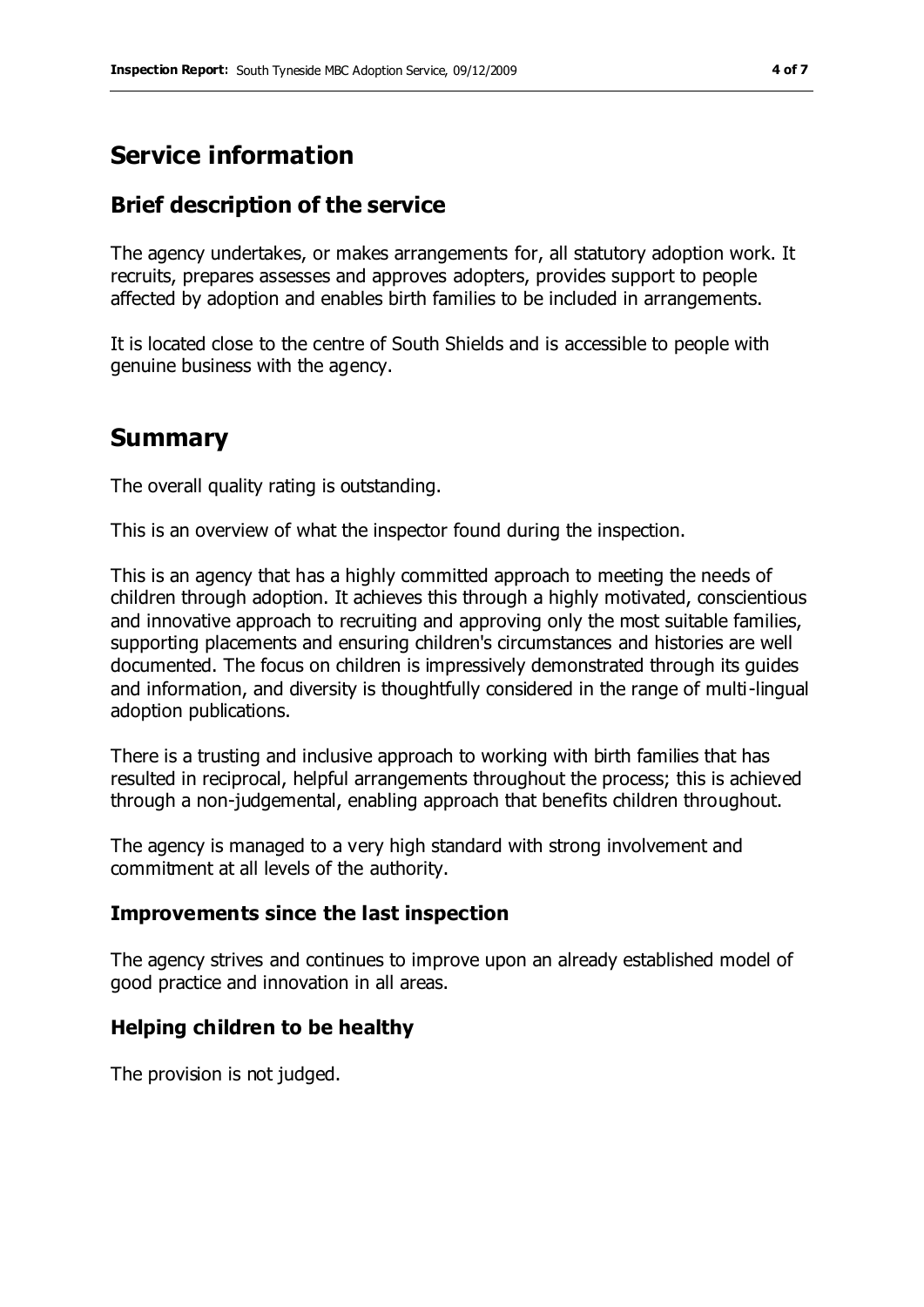## **Protecting children from harm or neglect and helping them stay safe**

The provision is outstanding.

The agency has a clear and focused strategy that is aimed at recruiting adopters that can meet the range of needs of children who require adoptive placements. Considerable efforts are made to ensure that children's needs are at the forefront of all activity and successful placements have been achieved through a carefully considered yet dynamic approach. The agency also has an impressive record of placing children with families that are able to meet their needs in a very timely way.

Families are presented with all necessary information in respect of the child(ren) they are matched with and there is a carefully structured approach to ensuring that plans for introductions and placement are well coordinated and executed. Children with complex histories and circumstances are matched with families following strenuous efforts to ensure that the adopters being considered are the most suitable.

The preparation and assessment process is undertaken with great care and thoroughness. The two stage preparation groups provide applicants with a detailed and informative underpinning to the assessment process, which is rigorous, skilfully managed and focused on parenting capacity.

An exceptionally well managed adoption panel brings further rigour to the process, ensuring that the agency decision-maker has clear and thoroughly scrutinised information from which informed decisions can be made. The decisions are made in a very timely way; even speedier decisions are made in situations where necessary, which adds further value to the overall process and avoids unnecessary delay. The administrative arrangements for supporting the panel are very efficient; all papers are available in time for members to read and absorb the information being considered and minutes of proceedings are very well presented, suitably detailed and coherent.

The highly qualified manager and staff team have all been in post for some considerable time, bringing stability and consistency to the agency. Everyone involved in carrying on the service demonstrate impressive skill and knowledge, and carry out their duties with innovation, and a passionate and conscientious commitment to meeting children's needs through adoption.

#### **Helping children achieve well and enjoy what they do**

The provision is outstanding.

The agency has a clear, sustained commitment to its approved adopters and provides a high level of support. Placements are carefully managed with all workers across children's services operating in a coherent way, often led by the expertise and knowledge of the workers and managers in the adoption service. This ensures families are enabled to establish their attachments and relationships in a safe and supportive framework that is focused on successful placements.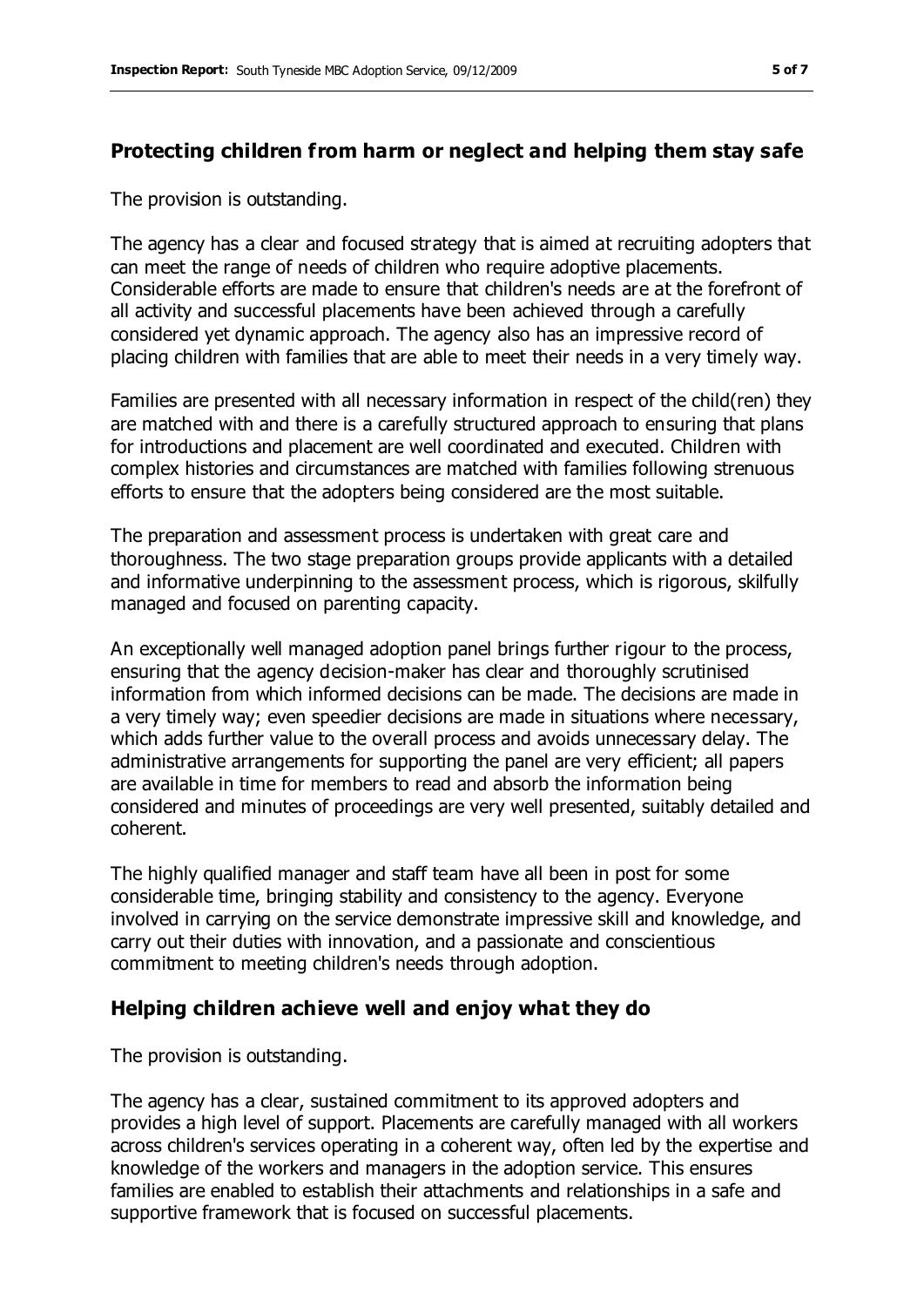Post adoption support is, in the main, provided through a registered independent agency. However, there are arrangements in place to support families directly by the service. Some of these arrangements are detailed, complex and demand a sophisticated approach, and demonstrate the lengths this agency will pursue to enable adoptions to succeed.

There is a medical advisor in post who provides the panel and the agency with all necessary advice and legal advice is also accessible at all times. The agency accesses all other necessary specialist advice to support families wherever required and demonstrates a sophisticated and innovative approach to seeking and securing the most appropriate support and advice.

#### **Helping children make a positive contribution**

The provision is outstanding.

A group of workers from across children's services has been established to undertake and facilitate life-story work for all children placed for adoption; it is a multidisciplinary team with its own coordinator. This has streamlined the work, developed a timely approach and produced material of a high quality. Birth parents are encouraged and enabled to participate in this, and the non-judgemental and inclusive approach of the agency has proved invaluable in engaging with families with complex and unhappy circumstances.

Birth parents are also encouraged and enabled to participate in the planning for their children's adoption and making arrangements for contact. This has resulted in a trusting relationship with many birth families, who in turn provide the service with reciprocal assistance in training and preparing prospective adopters.

Independent support is always offered with referrals made to an adoption support agency in all cases.

## **Achieving economic wellbeing**

The provision is not judged.

## **Organisation**

The organisation is outstanding.

The agency's statement of purpose, policies and procedures provide a realistic framework within which the service operates. The children's guides, for both younger and school-age children, are innovative, presented in a first-class, professional and child-centred way and are very impressive. They demonstrate the dynamic and committed approach this agency has to children.